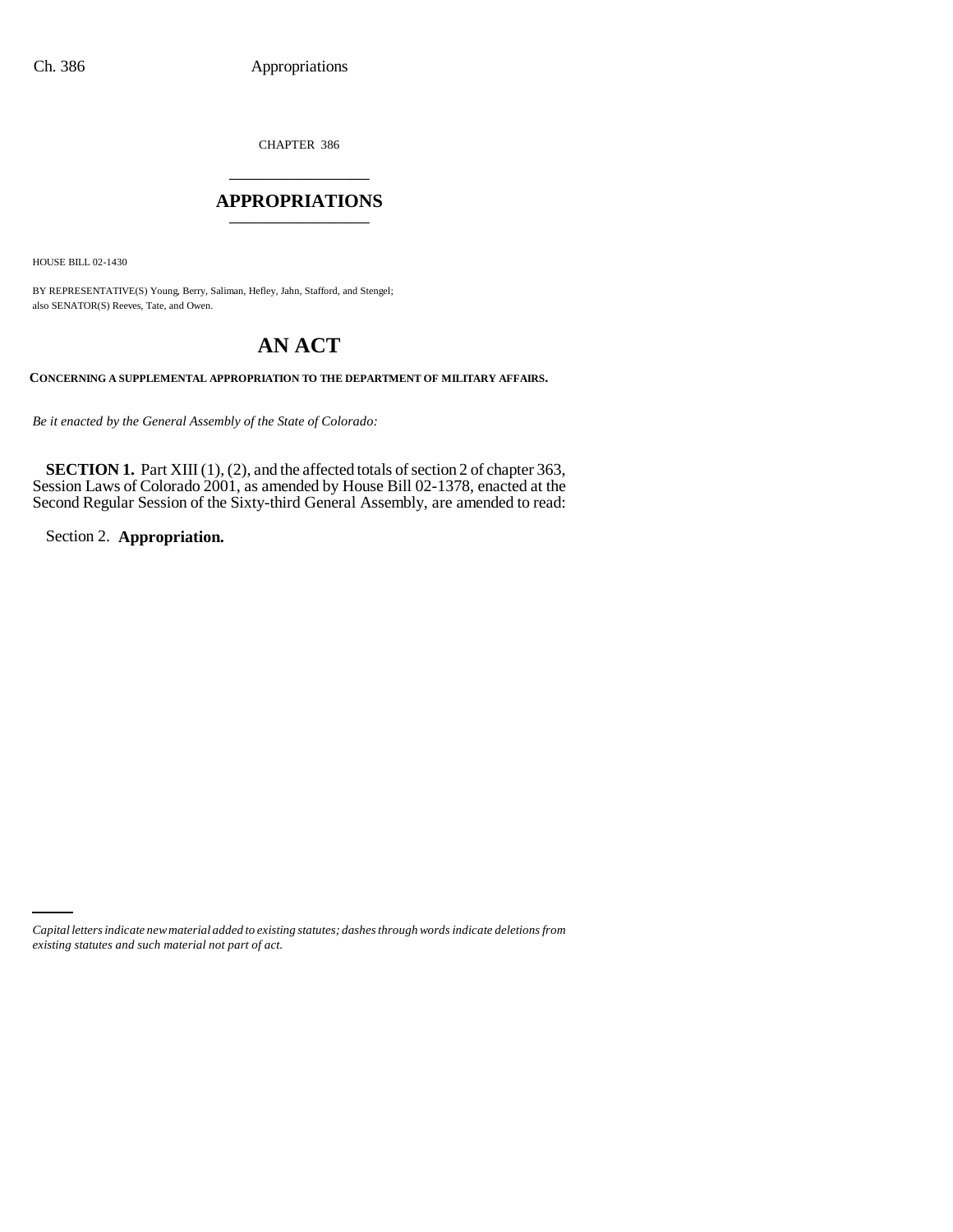## Ch. 386 Appropriations

|                           |              | APPROPRIATION FROM     |                               |                      |                             |                                |
|---------------------------|--------------|------------------------|-------------------------------|----------------------|-----------------------------|--------------------------------|
| ITEM &<br><b>SUBTOTAL</b> | <b>TOTAL</b> | GENERAL<br><b>FUND</b> | <b>GENERAL</b><br><b>FUND</b> | CASH<br><b>FUNDS</b> | <b>CASH</b><br><b>FUNDS</b> | <b>FEDERAL</b><br><b>FUNDS</b> |
|                           |              |                        | <b>EXEMPT</b>                 |                      | <b>EXEMPT</b>               |                                |
|                           |              |                        |                               |                      |                             |                                |

**PART XIII**

#### **DEPARTMENT OF MILITARY AFFAIRS**

## **(1) EXECUTIVE DIRECTOR AND ARMY NATIONAL GUARD**

| Personal Services             | 1,493,459 | 1,419,610    | $3,168^a$      | 70,681         |
|-------------------------------|-----------|--------------|----------------|----------------|
|                               | 1,447,971 | 1,374,122    |                |                |
|                               |           | $(26.2$ FTE) | $(0.1$ FTE $)$ | $(0.8$ FTE $)$ |
| Health, Life, and Dental      | 221,051   | 82,855       |                | 138,196        |
| Short-term Disability         | 3,245     | 1,248        |                | 1,997          |
| <b>Salary Survey</b>          | 202,992   | 87,179       |                | 115,813        |
| Anniversary Increases         | 73,904    | 34,501       |                | 39,403         |
| Workers' Compensation         | 65,190    | 18,443       |                | 46,747         |
| <b>Operating Expenses</b>     | 892,049   | 543,516      |                | 348,533        |
|                               | 879,049   | 530,516      |                |                |
| <b>Information Technology</b> |           |              |                |                |
| <b>Asset Maintenance</b>      | 32,429    | 27,506       |                | 4,923          |
| Legal Services for 110        |           |              |                |                |
| hours                         | 6,427     | 6,427        |                |                |
| Purchase of Services from     |           |              |                |                |
| <b>Computer Center</b>        | 4,829     | 4,829        |                |                |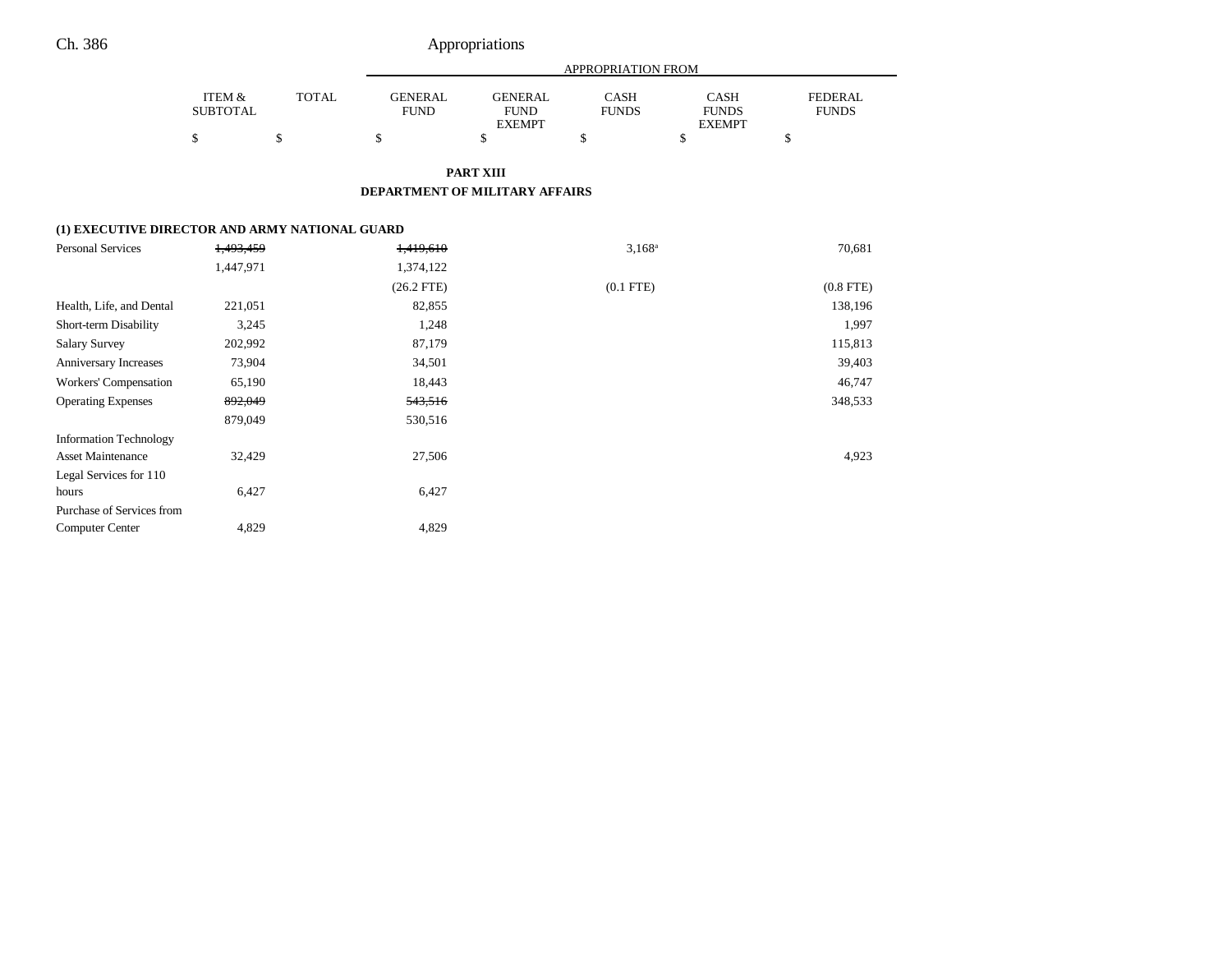| Payment to Risk                |           |             |            |                |
|--------------------------------|-----------|-------------|------------|----------------|
| Management and                 |           |             |            |                |
| <b>Property Funds</b>          | 62,534    | 62,534      |            |                |
| Vehicle Lease Payments         | 39,978    | 39,978      |            |                |
| <b>ADP</b> Capital Outlay      | 39,341    | 39,341      |            |                |
|                                | 37,841    | 37,841      |            |                |
| Capitol Complex Leased         |           |             |            |                |
| Space                          | 81,453    | 47,753      |            | 33,700         |
| <b>Utilities</b>               | 653,601   | 512,421     |            | 141,180        |
| Local Armory Incentive         |           |             |            |                |
| Plan                           | 21,841    |             | $21,841^a$ |                |
| Colorado National Guard        |           |             |            |                |
| <b>Tuition Fund</b>            | 386,000   | 386,000     |            |                |
| Army National Guard            |           |             |            |                |
| Cooperative Agreement          | 1,229,022 |             |            | 1,229,022      |
|                                |           |             |            | $(8.5$ FTE $)$ |
| <b>Administrative Services</b> | 246,554   | 140,407     |            | 106,147        |
|                                |           | $(3.3$ FTE) |            | $(1.8$ FTE)    |
|                                |           | 5,755,899   |            |                |
|                                |           | 5,695,911   |            |                |

a These amounts shall be from fees, including armory rental fees.

## **(2) AIR NATIONAL GUARD**

| Operations and        |           |            |           |
|-----------------------|-----------|------------|-----------|
| Maintenance Agreement |           |            |           |
| for Buckley/Greeley   | 2,923,192 | 444,332(M) | 2,478,860 |
|                       |           |            |           |

Ch. 386 Appropriations